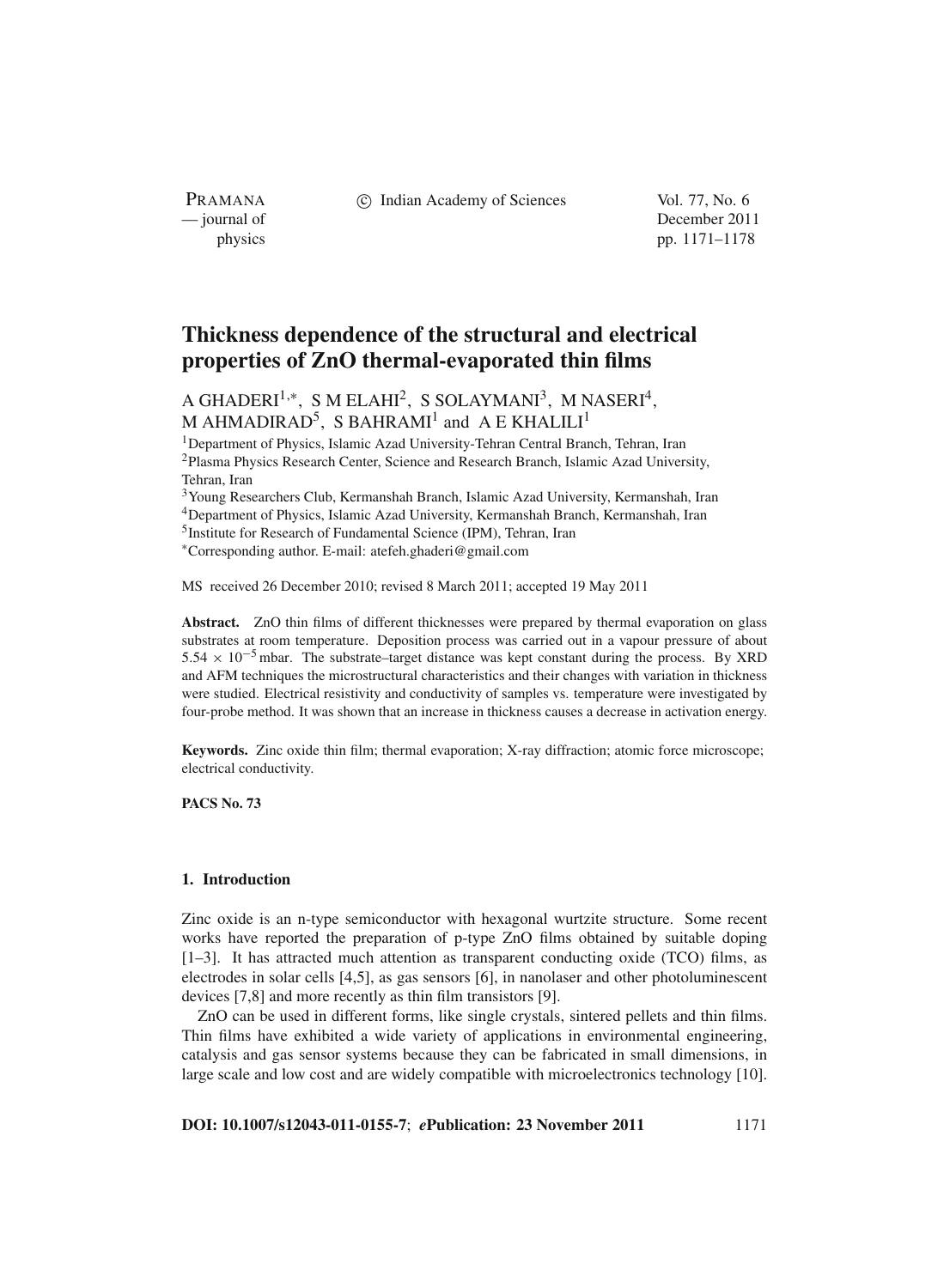# *A Ghaderi et al*

Several techniques were used to synthesize ZnO thin films, namely, sputtering [11,12], spray pyrolysis [13], sol–gel [14] and evaporation [15].

However, the evaporation method is perhaps the cleanest and relatively simple and it is a low-cost technique that can be used to prepare low-melting point, low-decomposition, or low-sublimation point oxides [16]. In this method parameters are easily controllable, and consequently, thin films with different structures and properties can be obtained by changing the preparation parameters. Thus, in the present work, we have paid much attention in preparing thin films of ZnO on glass substrate by thermal evaporation technique.

## **2. Experimental procedure**

The ZnO thin films were prepared by the thermal evaporation of Zn granules (Merck) of high purity (99.999%) placed on a molybdenum boat. Glass substrates were used and substrate–target distance was kept constant. The system was pumped in an evaporating chamber to a final vapour pressure of about  $5.54 \times 10^{-5}$  mbar and then heated by Joule effect. To study the influence of thickness, deposition was carried out in different thicknesses by changing the evaporation time. The thickness of the films was measured by Tencor Alpha-step 500 profiler. The thicknesses of ZnO thin films are shown in table 1. To determine the crystalline structure, X-ray diffraction (XRD) was used. Atomic force microscope (AFM) was used to study the surface topography of the ZnO films.

To study the electrical properties, gold contacts were deposited on the surface of the samples by evaporation method. Electrical measurements in different thicknesses were carried out by four-probe method. The *I* –*V* characteristics of the thin films were measured with a programmable voltage source which scans the DC voltage at a speed of  $1 \text{ V/min}$ . By this method, the resistance, resistivity, conductivity and activation energy were obtained in different temperatures. Changes in the semiconductive property of ZnO thin films were evaluated by these parameters.

### **3. Results and discussion**

#### 3.1 *XRD studies*

Figure 1 shows three typical XRD patterns of the investigated samples in three different thicknesses. As one can see from figure 1a, the sample S1 has monocrystalline structure with orientation along (1 0 0) axis but the intensity of this peak in relation to the other samples, as can be seen in table 1, can be neglected. It is worth to mention that the glass

**Table 1.** Film thickness parameters for samples S1, S2 and S3.

|                | Sample Deposition time (s) Film thickness (nm) |    |
|----------------|------------------------------------------------|----|
| S1             | 20                                             | 30 |
| S <sub>2</sub> | 40                                             | 60 |
| S <sub>3</sub> | 60                                             | 75 |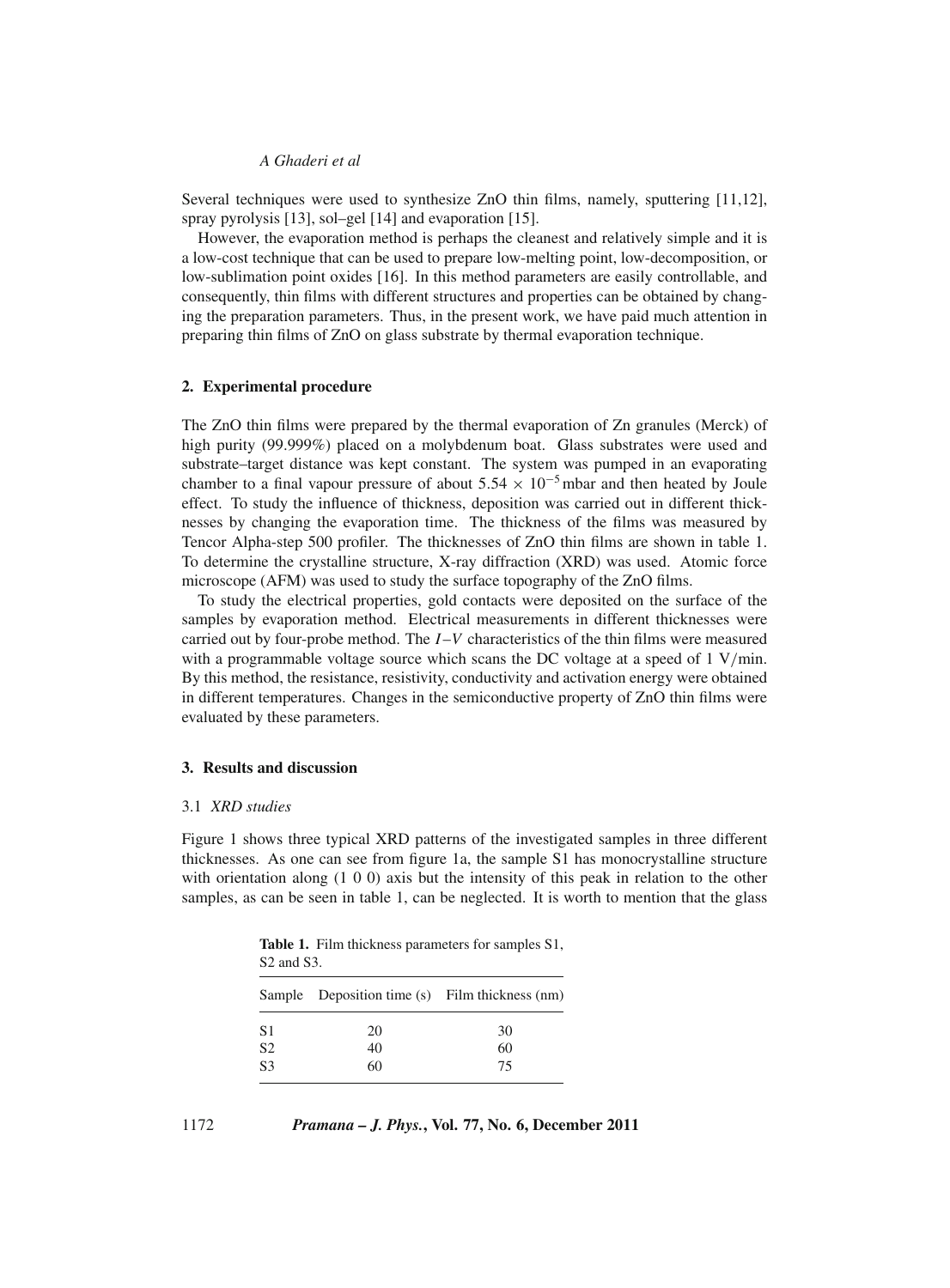*Structural and electrical properties of ZnO thin films*



**Figure 1.** XRD patterns for normally evaporated ZnO films: (**a**) S1, (**b**) S2, (**c**) S3.

amorphous structure, that is clear in the baseline of the curve indicates the low thickness of the sample S1. Figures 1b and c show the polycrystalline structure. These samples exhibit the same preferential orientation along (1 0 0) and (1 0 3) axes respectively in  $2\theta = 31°$  and 64◦ of the ZnO hexagonal wurtzite structure [17]. ZnO peak intensity of the samples can be compared in table 2.

*Pramana – J. Phys.***, Vol. 77, No. 6, December 2011** 1173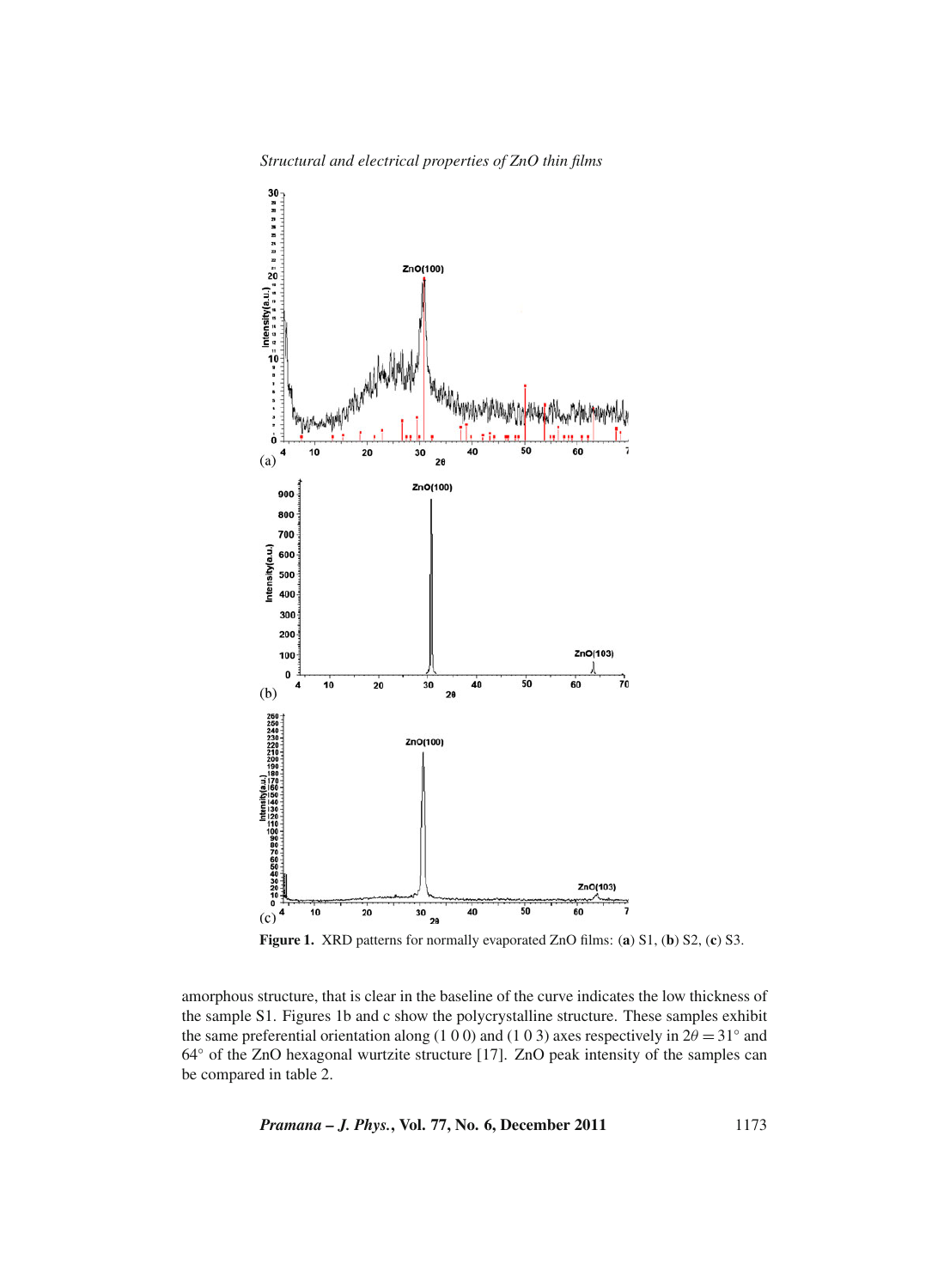*A Ghaderi et al*

| <b>Table 2.</b> Intensity in each axis of the samples. |  |
|--------------------------------------------------------|--|
|--------------------------------------------------------|--|

| Sample         | $I_{hkl}$ |       |  |
|----------------|-----------|-------|--|
|                | (100)     | (103) |  |
| S <sub>1</sub> | 19        |       |  |
| S <sub>2</sub> | 850       | 60    |  |
| S <sub>3</sub> | 200       | 15    |  |

X-ray diffraction (XRD) was used to determine crystalline structure and size of the particles. The ZnO crystallite sizes are calculated from the following Debye–Scherrer formula:

$$
D = \frac{0.89\lambda}{\beta_{hkl}\cos\theta}.
$$
 (1)

In this formula  $\lambda = 15.418$  nm is the wavelength of Cu $K_{\alpha}$  radiation in the 2 $\theta$  confine (from 20 $\degree$  to 80 $\degree$ ) and  $\theta$ , the Bragg's angle, in all samples for ZnO peak along (1 0 0) orientation is 31°/2 and  $\beta_{hkl}$  is the broadening of the full-width at half-maximum (FWHM). These results are shown in table 3.

#### 3.2 *AFM studies*

Figure 2 presents a selection of 1  $\mu$ m × 1  $\mu$ m sized atomic force micrographs of the investigated ZnO thin films of various thicknesses. In sample with the lowest thickness, particles rather are isolated from each other (figure 2a) while in figures 2b and c these are continually in distribution. This suggests that the particles seen at the surface of the film are clusters of crystallites.

Figure 2d estimates the surface topography by the size of the particles and their abundance. The Gaussian charts for all the samples indicate that distribution of particles is nearly monotonous. The width of the peak for the sample S3 is more than other samples. It means that the size of nanoparticles is more distributed in S3. Moreover, surface roughness and particles abundance are low. The sharpness of peaks in S2 and S1 shows that their surface is smoother than S3.

The size of the nanoparticles which was approximated by Debye–Scherrer formula (1) and due to the AFM images (figure 2 and table 3) are approximately in the same ordered magnitudes. That is, XRD and AFM results agree with each other.

**Table 3.** Size of particles estimated by Debye–Scherrer formula and AFM images.

| Sample         | $D \text{ (nm)}$<br><b>XRD</b> | $D \text{ (nm)}$<br><b>AFM</b> |
|----------------|--------------------------------|--------------------------------|
| S <sub>1</sub> | 10.97                          | 10                             |
| S <sub>2</sub> | 30.18                          | 22.                            |
| S <sub>3</sub> | 16.09                          | 14                             |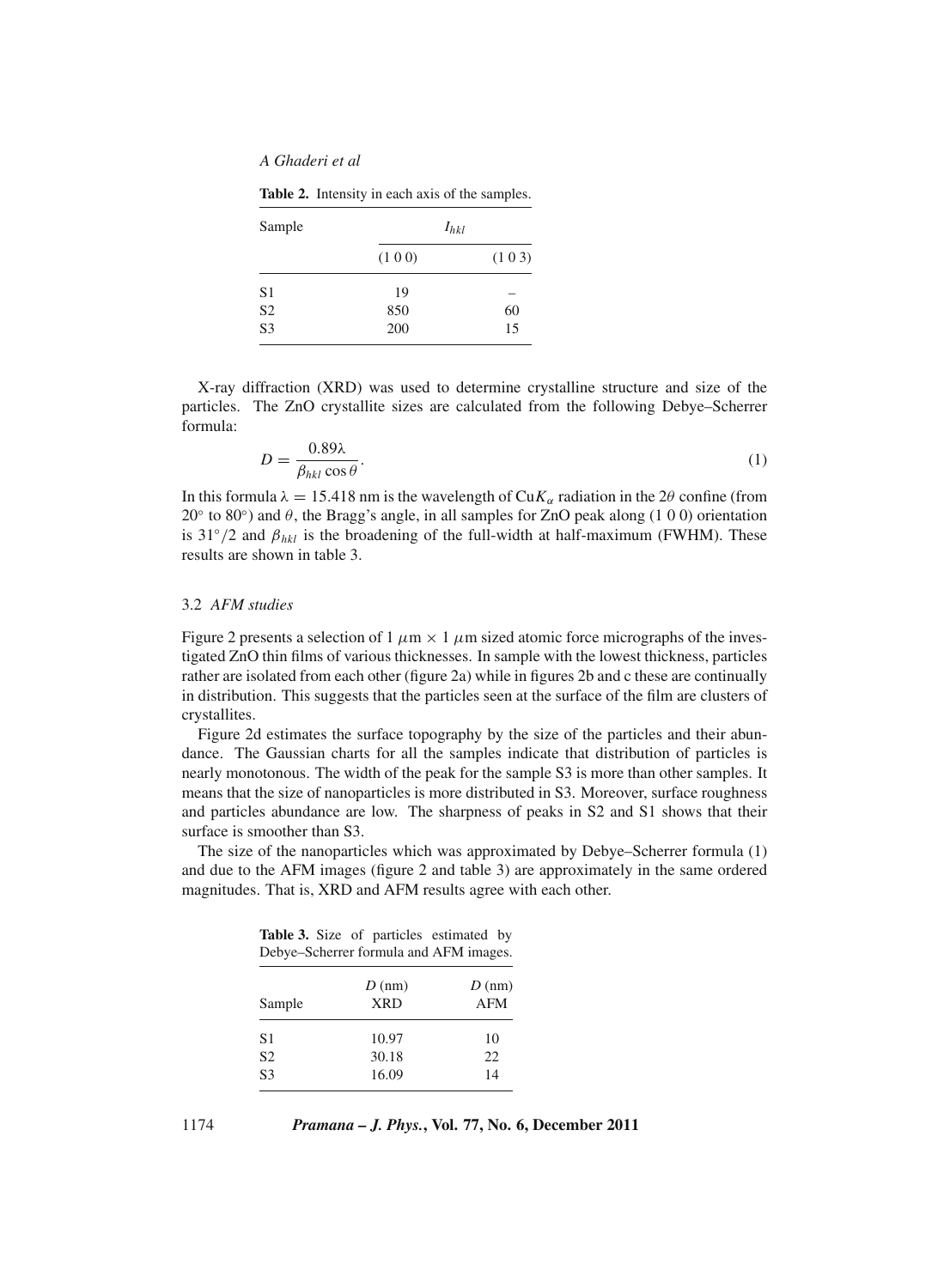

**Figure 2.** AFM picture of the as-prepared samples with their topography **(a)** S1, **(b)** S2, **(c)** S3, **(d)** abundance vs. particle size (nm).

#### 3.3 *Electrical studies*

As shown in figure 1a and table 2, the intensity of the peak for sample S1 at (1 0 0) orientation is too weak and it can be deduced that the thin film's thickness is less. Therefore, the conductivity is negligible. This result was confirmed by the electrical measurements. The *I* –*V* characteristic curves of S2 and S3 samples in different temperatures (35°C–75°C) are shown in figure 3.

The electrical resistance  $(\Omega)$  of the S2 and S3 samples can be obtained from the *I*-*V* curves by calculating the gradients of the curves. So, resistivity  $(\Omega$ -cm) can be computed at each temperature. Gradient of curves in S3 is more than S2, i.e. when thickness increases even the gradient increases. It emphasizes fall of resistance.

The resistivity of each sample was calculated using eq. (2) [18].

$$
\rho = \frac{\pi t}{\ln 2} \left( \frac{V}{I} \right),\tag{2}
$$

where  $\rho$  is the resistivity ( $\Omega$ -cm), *t* is the sample thickness (cm), *V* is the measured voltage and *I* is the source current (A).

Figure 4 shows the dependence of resistivity on temperature.

*Pramana – J. Phys.***, Vol. 77, No. 6, December 2011** 1175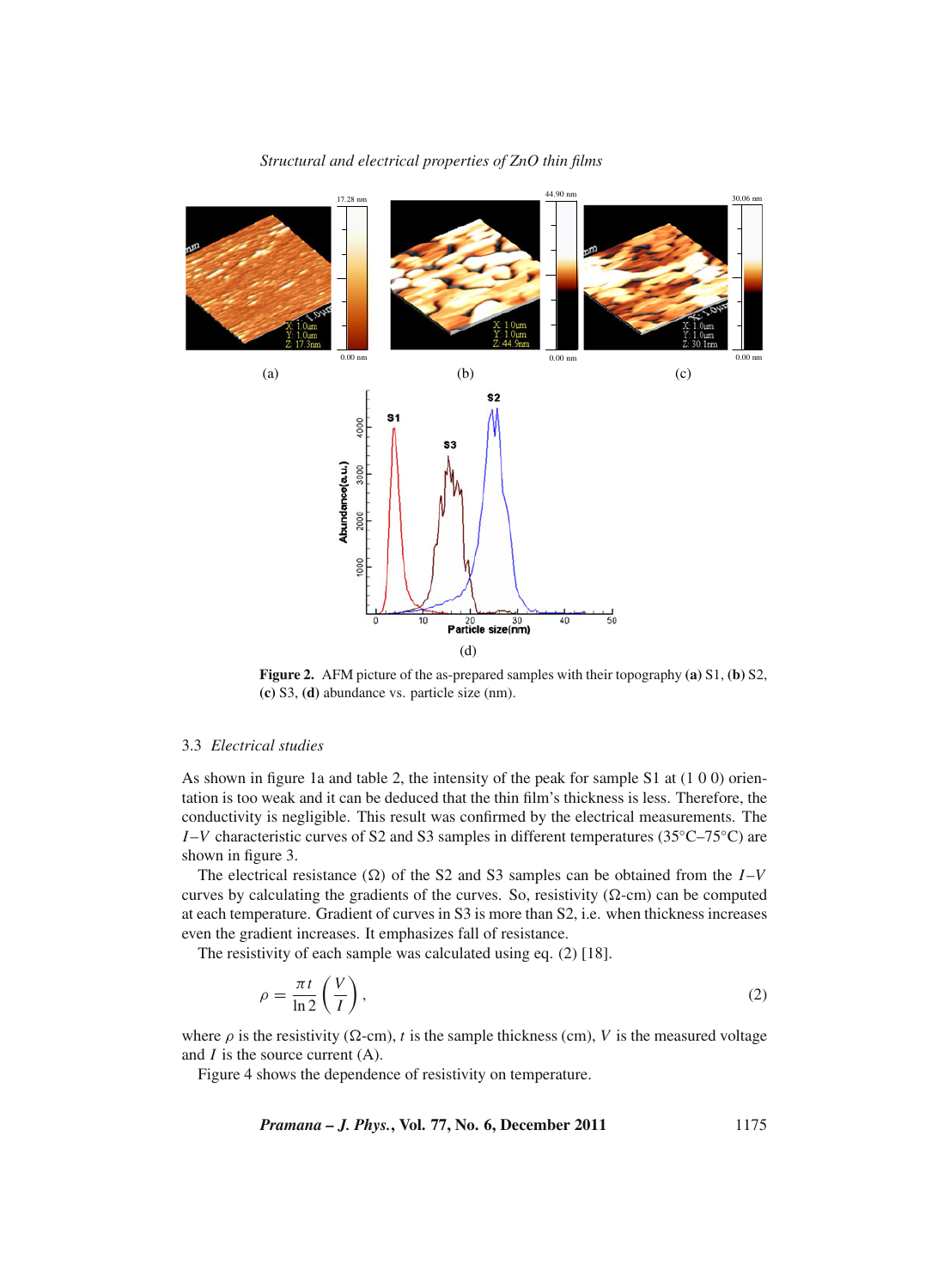



**Figure 3.** Variations of current vs. voltage by increasing the temperature for **(a)** S2, **(b)** S3.

It is clear that when temperature increases the resistivity decreases, which indicates a semiconductive property [19]. In comparison samples, at fixed temperature, by increasing the thickness the resistivity decreases. It is useful, in discussions on variations of resistivity, to examine the behaviour of conductivity. According to eq. (3), by plotting  $ln(\sigma)$  vs.  $1/T$ , the activation energy can be found.

$$
\sigma = \sigma_0 e^{-E/kT},\tag{3}
$$

where  $\sigma$  is the conductivity  $(1/\rho)$ , *E* is the activation energy (eV), *k* is the Boltzmann constant and *T* is the temperature (K).

The calculated activation energies are:

$$
E(S2) = 7.45 \times 10^{-26} \text{ eV}
$$

$$
E(S3) = 5.52 \times 10^{-26} \,\mathrm{eV}
$$

From the calculations and figure 5 it can be seen that when the thickness increases, activation energy decreases. In fact, the electrical activation energy is equal to the energy



Figure 4. Decrease in resistivity by increasing the temperature and thickness.

1176 *Pramana – J. Phys.***, Vol. 77, No. 6, December 2011**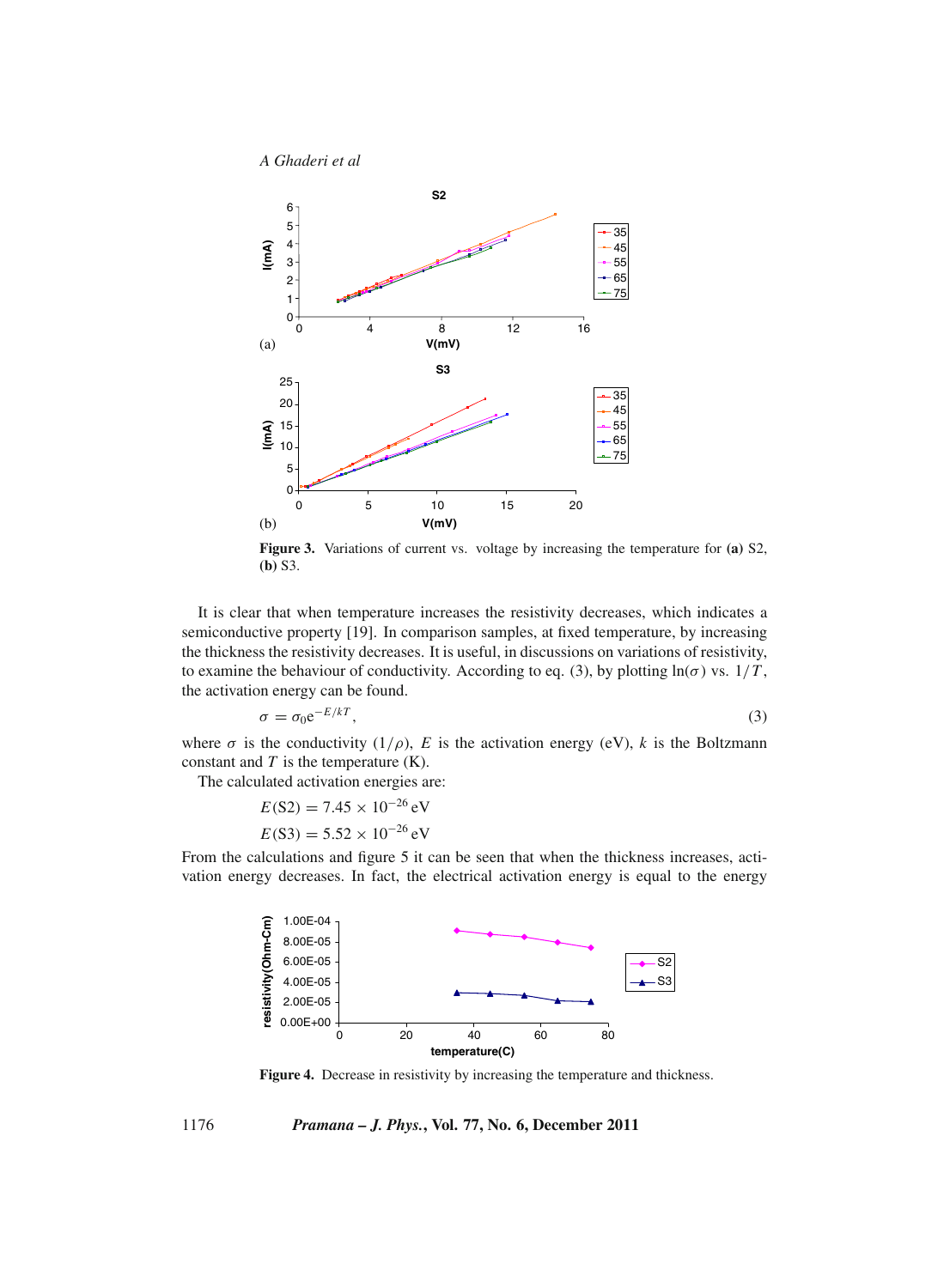*Structural and electrical properties of ZnO thin films*



Figure 5. Conductivity vs. inversion of temperature for different thicknesses.

difference between Fermi level and the bottom of the conduction band. Hence, the activation energy can be used as a tool for determining Fermi level position [15].

## **4. Conclusions**

In this research ZnO thin films of different thicknesses were prepared by thermal evaporation on glass substrates. The preferred orientations in the samples were in (1 0 0) and (1 0 3) axes respectively in  $2\theta = 31°$  and  $64°$  of ZnO hexagonal wurtzite structure.

Electrical properties of the samples were studied by four-probe method. It can be seen from figures 3–5 that there is a decrease in resistance and resistivity, an increase in conductivity and finally a decrease in activation energy by increasing the thickness in the same temperature range.

The decrease in the activation energy due to the increase in thickness indicates clearly that the semiconducting property is increasing with increase in thickness.

# **References**

- [1] Y R Ryu, S Zhu, D C Look, J M Wrobel, H M Jeong and H W White, *J. Crystal Growth* **216(1–4)**, 330 (2000)
- [2] C Wang, Z Ji, J Xi, J Du and Z Ye, *Mater. Lett*. **60(7)**, 912 (2006)
- [3] X L Guo, H Tabata and T Kawai, *J. Crystal Growth* Part I **237–239**, 544 (2002)
- [4] S Fay, S Dubali, U Kroll, J Meier, Y Zeigler and A Shah, in: *Proceedings of the 16th Photovoltaic Solar Energy Conference*, 2000, p. 362
- [5] J Muller, O Kulth, S Wieder, H Siekmann, G Schope, W Reetz, O Vetterl, D Lundzien, A Lambertz, F Finger, B Rech and H Wagner, *Solar Energy Mater. Solar Cells* **66**, 275 (2001)
- [6] H Nanto, T Minami and S Takata, *J. Appl. Phys*. **60**, 482 (1986)
- [7] D M Bagnall, Y F Chen, Z Zhu, T Yao, S Koyama, M Y Shen and T Gato, *Appl. Phys. Lett*. **70**, 2230 (1997)
- [8] M A Hasse, J Qui, J M De Puydt and H Cheng, *Appl. Phys. Lett*. **59**, 1272 (1991)
- [9] E Fortunato, P Barquinha, A Pimentel, A Goncalves, A Marques, L Pereira and R Martins, *Thin Solid Films* **487**, 205 (2005)
- [10] M Suchea, S Christoulakis, M Katharakis, G Kiriakidis, N Katsarakis and E Koudoumas, *Appl. Surf. Sci*. **253**, 8141 (2007)